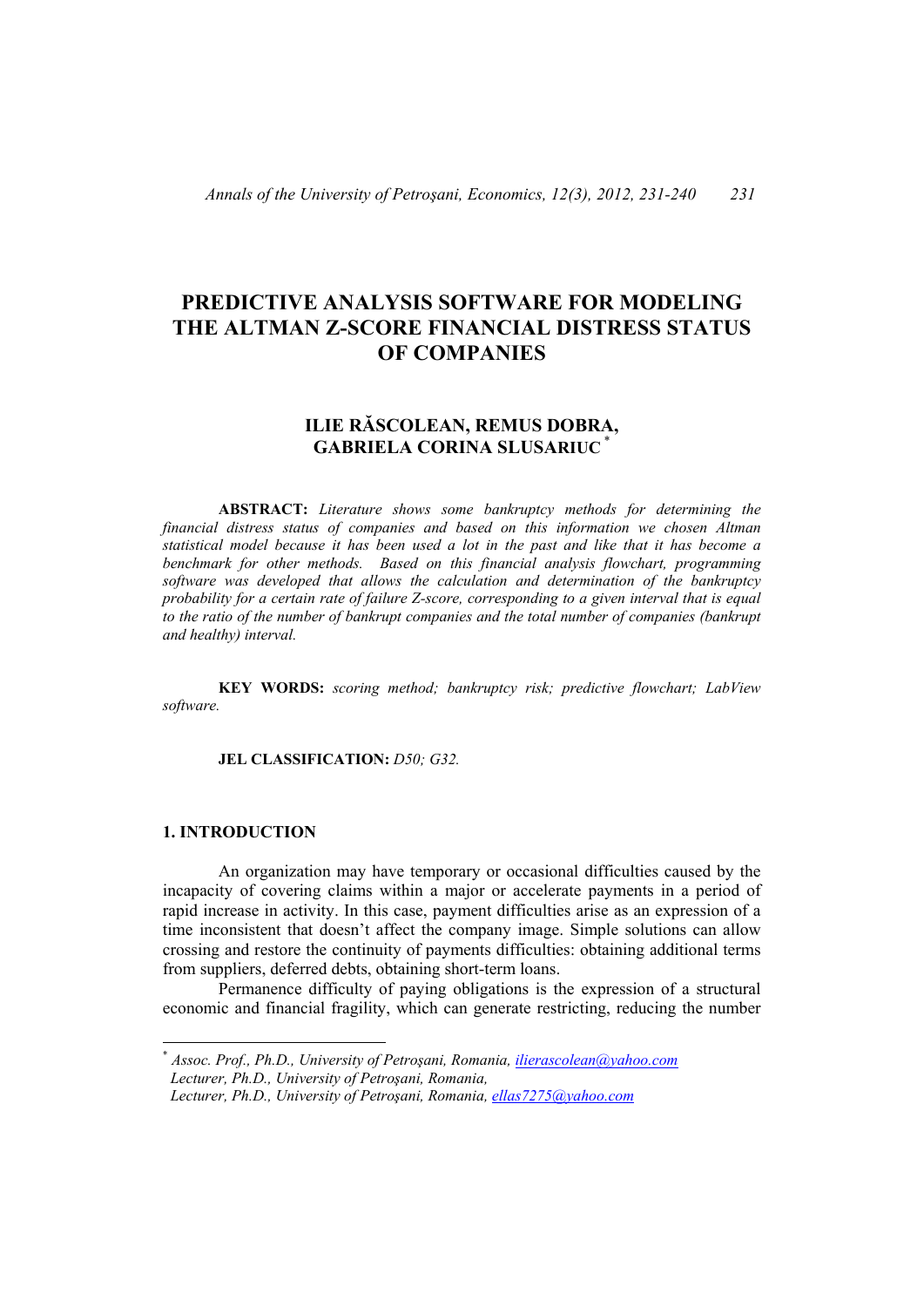of employees, management restructuring or very severe cases and loss of the business. The method used by the financial media for their own credit assessment method is "scores" based on the "Z", which allows rapid positioning bankruptcy risk posed by borrowers.

 The scoring method calls for consideration of relevant economic and financial indicators, with great power of synthesis of economic phenomena both from a static and dynamic point of view and the importance weight of selected indicators. On this basis and on mathematical relationships between indicators there can be determined a total score, according to which the company in question is assessed in terms of its viability in the competitive environment.

 Following the application of the discriminated analysis, the Z score is obtained for each company, which is a linear function of a set of ratios. The distribution of different scores allows distinguishing between "healthy" enterprises from enterprises in difficulty. Z score attributed to each enterprise is determined by means of the following function:

$$
Z = \alpha_1 x_1 + \alpha_2 x_2 + \dots + \alpha_i x_i + \dots + \alpha_n x_n + \beta \tag{1.1}
$$

where:  $\alpha_i$  – represents ratios involved in analysis;

 $x_i$  – percentage coefficient of each ratio.

## **2. ALTMAN BANKRUPTCY PREDICTION MODEL**

 In the financial and economic methods of analysis, the function Z is considered as part of an overall assessment, analysis and critical appreciation supplemented with the following elements: business management, financial management, reporting accountants, relations with creditors, media statements; conditions under which the activity, and so on.

| Model                 |                                                   | Variables                                    | Acronym     | <b>Financial rates/Z score</b>                                                                                                                                                                                                                                                                                                                                                                                                                                                                                                      |  |
|-----------------------|---------------------------------------------------|----------------------------------------------|-------------|-------------------------------------------------------------------------------------------------------------------------------------------------------------------------------------------------------------------------------------------------------------------------------------------------------------------------------------------------------------------------------------------------------------------------------------------------------------------------------------------------------------------------------------|--|
| <i>ATMAN</i><br>Model | Stock<br>exchange<br>listed<br>companies          | Working capital                              | <b>WC</b>   | $X_i$ : Net liquidity assets relative to<br>total capitalization $(XI=WC/AT)$<br>$X_2$ : Cumulative profitability in<br>relation to total capitalization<br>$(X2=RE/AT)$<br>$X_3$ : True productivity of the firm's<br>$(X3 = EbIT/AT)$<br>$X_4$ : Gap at which assets can<br>decline in value before they are<br>exceeded liabilities $(X4 = MVDLT)$<br>$X_{5}$ : The ability of a firm's assets<br>to generate sales $(X5 = Tov/AT)$<br>$Z_{Al} = 1, 2 \cdot X_I + 1, 4 \cdot X_2 + 3, 3 \cdot X_3$<br>$+0.6$ $X_4$ + $0.9$ $X_5$ |  |
|                       |                                                   | <b>Total Assets</b>                          | AT          |                                                                                                                                                                                                                                                                                                                                                                                                                                                                                                                                     |  |
|                       |                                                   | Retained earnings                            | RE          |                                                                                                                                                                                                                                                                                                                                                                                                                                                                                                                                     |  |
|                       |                                                   | Earnings Before<br><b>Interest and Taxes</b> | <b>EbIT</b> |                                                                                                                                                                                                                                                                                                                                                                                                                                                                                                                                     |  |
|                       |                                                   | Market value equity                          | MV          |                                                                                                                                                                                                                                                                                                                                                                                                                                                                                                                                     |  |
|                       |                                                   | Debts On Long Term                           | <b>DLT</b>  |                                                                                                                                                                                                                                                                                                                                                                                                                                                                                                                                     |  |
|                       | <b>Stock</b><br>exchange<br>unlisted<br>companies | Turnover                                     | Tov         | $Z_{Al} = 0.717 \cdot X_I + 0.847 \cdot X_2 + 3.107$<br>$\cdot X_3 + 0.42 \cdot X_4 + 0.998 \cdot X_5$                                                                                                                                                                                                                                                                                                                                                                                                                              |  |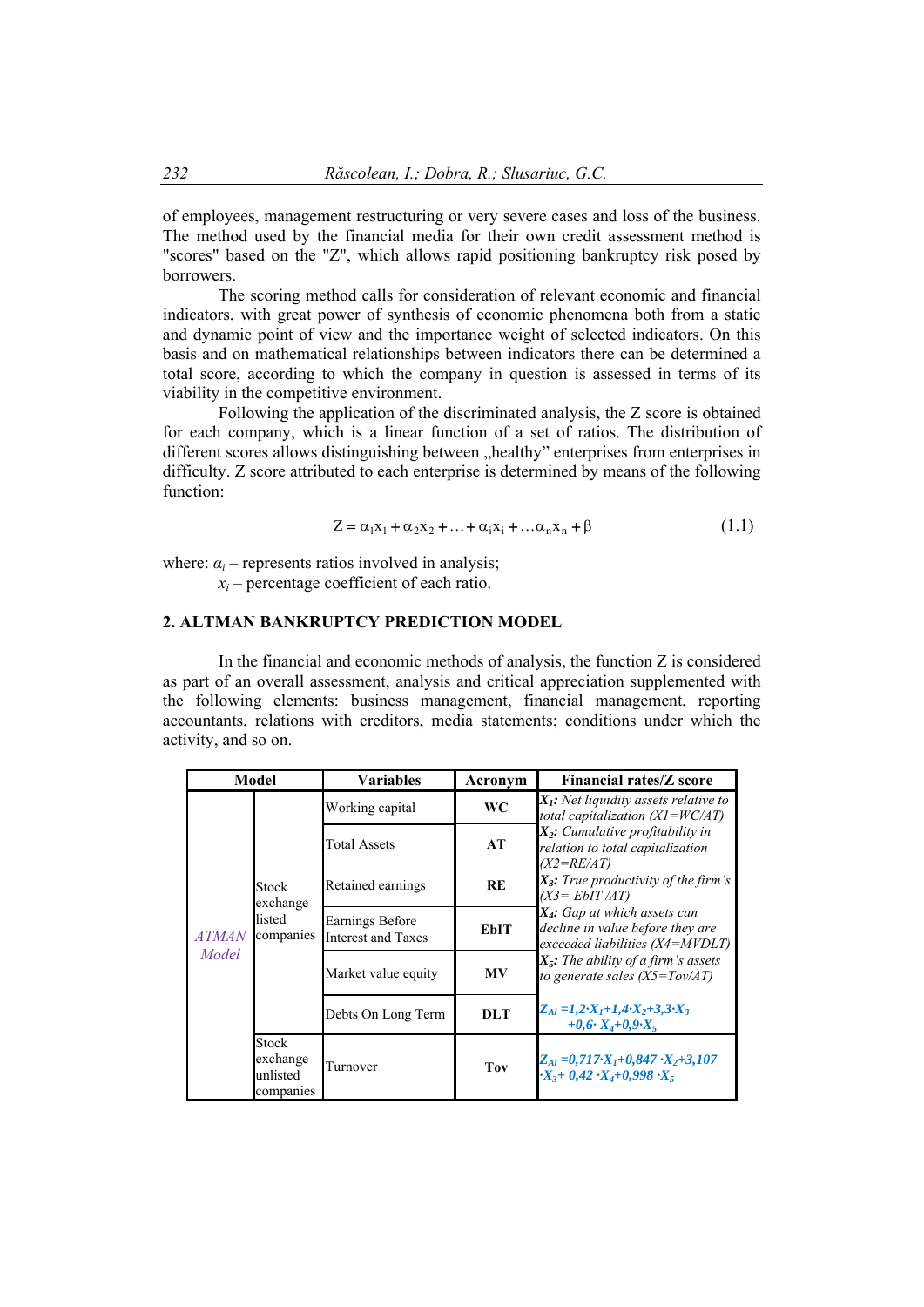In economic theory and practice there were several developed analysis models based on score function of which we shall approach Altman model, and investigate their suitability for different types of companies. Following the customization model of bankruptcy risk ratios, further is treated the Altman model which use the score technique and are a five rates depending function, as shown in Table 1.



**Figure 1. Risk of bankruptcy prediction flowchart using Altman Z-Score**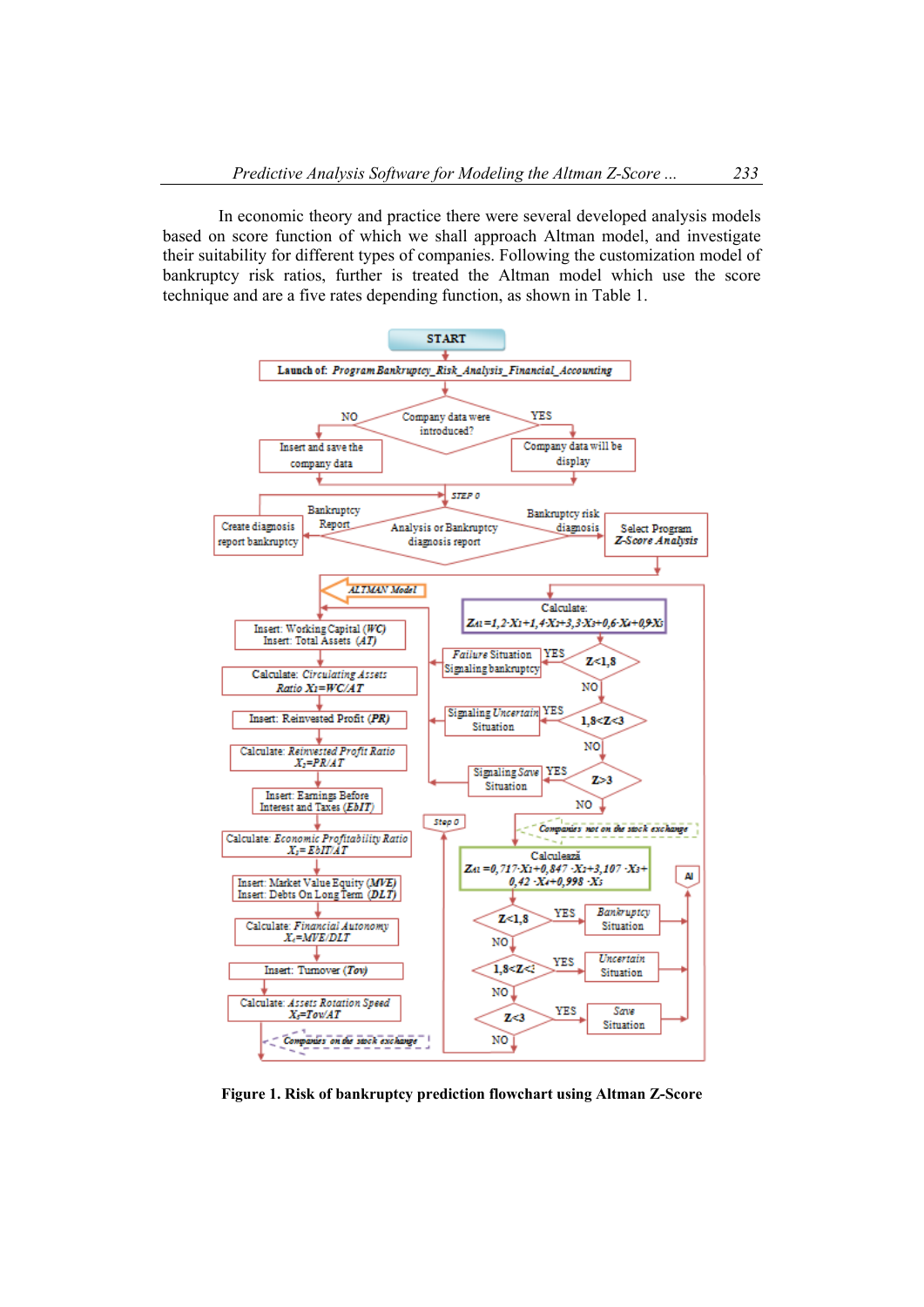The following is an example of creating a synthetic flowchart analysis and of bankruptcy risk prediction, which accurately models a method belonging to Altman analyst. The diagnosis flowchart sequentially travels through the programmed steps, in order to calculate the bankruptcy risk indexes required by the chosen method.

 Also, in the prediction flowchart were added subroutines dedicated for interpretations of the obtained results, as shown in figure 1. All programs consist in a few modules linked between them, the end of one representing the start for another.

 This bankruptcy risk prediction flowchart is based on some rates (indicators) determined statistically weighted to certain coefficients in a mathematical model can determine some likely future health of the company. Based on this risk analysis algorithm a software can be develop to allow the initial data entry company to be analyzed, then from 0 label program allows bankruptcy risk analysis itself or create a risk analysis report bankruptcy which can be printed and made available to interested persons. After selecting, the scores analysis program will introduce all the variables required by the Altman method, taking into account the typical firm analyzed of the bankruptcy risk. Depending on the outcome of bankruptcy Z index, the program will display a financially favorable or less favorable situation.

| Nr. | Variables                                | Acronym     | Analyzed Period |             |            |  |
|-----|------------------------------------------|-------------|-----------------|-------------|------------|--|
|     |                                          |             | First year      | Second year | Third year |  |
|     | <b>Total Assets</b>                      | AT          | 173.893.878     | 189.137.161 | 211820738  |  |
| 2.  | Turnover                                 | Toy         | 121.495.052     | 136.028.515 | 163497747  |  |
| 3.  | Debts On Long<br>Term                    | DLT.        | 14.506.999      | 4434342     | 1825211    |  |
| 4.  | Working<br>Capital                       | <b>WC</b>   | 104.751.871     | 108154522   | 126.224475 |  |
| 5.  | Earnings Before<br>Interest and<br>Taxes | <b>EbIT</b> | 11.863.805      | 12.424.687  | 19678661   |  |
| 6.  | Retained<br>Earnings                     | <b>RE</b>   | 16.077.551      | 17576961    | 23724855   |  |
| 7.  | Market Value<br>Equity                   | MV          | 77.440.000      | 194898000   | 438976000  |  |

#### **Table 2. The company's real data**

This method is a tool for detecting risk of bankruptcy for a company and its implementation requires observing a group of companies consists of two distinct groups: a group of companies with financial difficulties and a group of companies without financial problems. For each of the two groups established a set of rates and then determines the best linear combination of rates that distinguish the two groups of firms.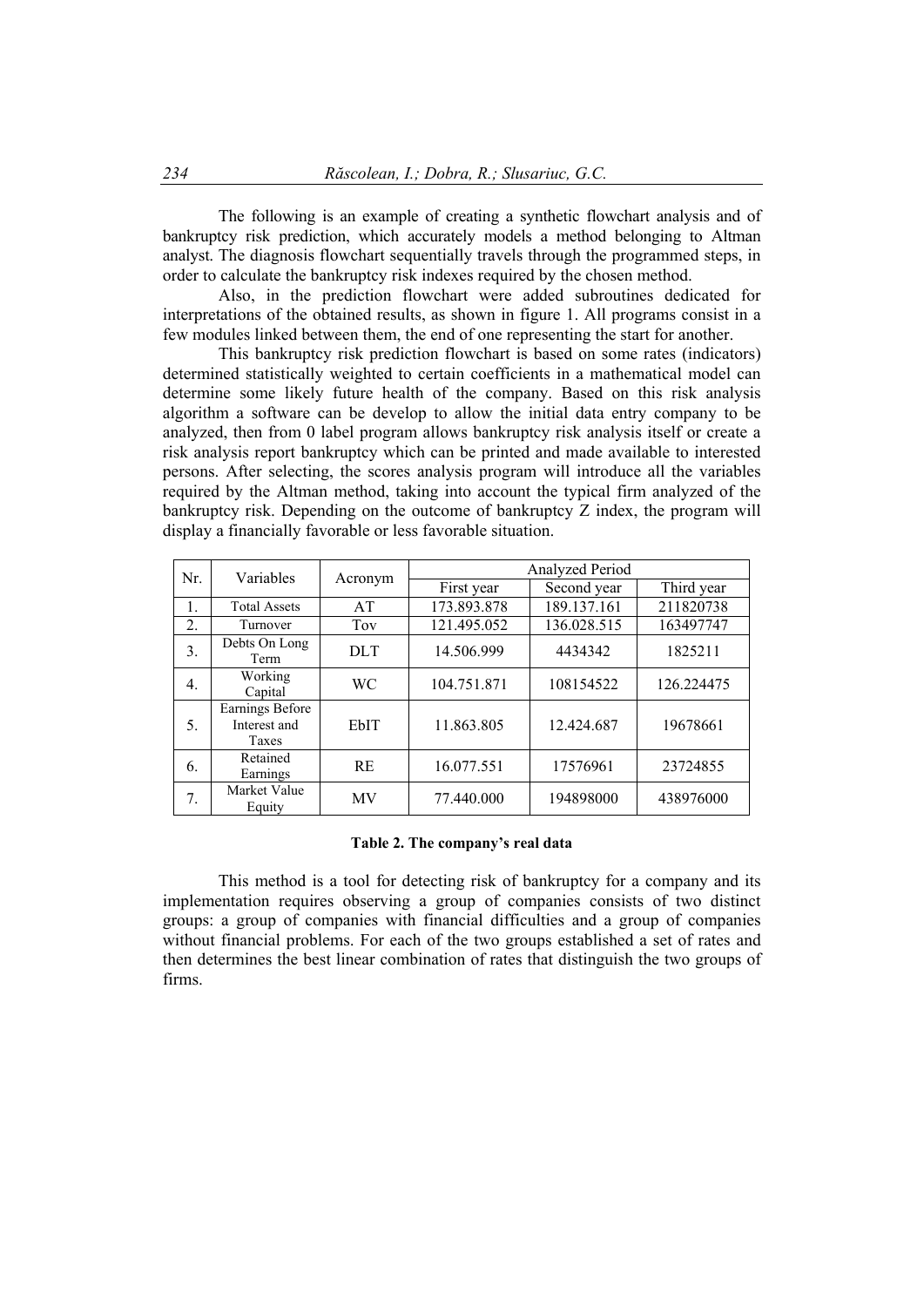## **3. LABVIEW SOFTWARE FOR FINANCIAL BANKRUPTCY RISK DIAGNOSIS**

 In the modeling stage, computerization facilitates customization of specific diagnostic analysis model based on information available at this stage. According to these criteria analysis invalidates the model considered irrelevant or supplemented with other criteria analysis not accounted for in the specific model. In this chapter we will determine the company's bankruptcy risk taking into account the rate method. This method results in determining a score function that considers the company's financial difficulties in a period of three years analyzed.

 The main information source is the financial performance analysis of profit and loss account plus the balance information. We analyze the probability of bankruptcy using the Altman method and in table 2 are presented the analyzed company real data, whereby software designed to calculate the index Z. From figure 2 it is observed that Z score for analyzed company obtained is 2.95 at the end of the first year analyzed (smooth bankruptcy), the company has a good financial standing, posing a risk of bankruptcy less than 10%, and the trend is widening its favorable situation.



**Figure 2. Graphical interface of the preventive diagnostic software based on** *Altman model*

 To perform this analysis should launch the LabVIEW graphical program designed, developed under financial forecasting algorithm described in Figure 3.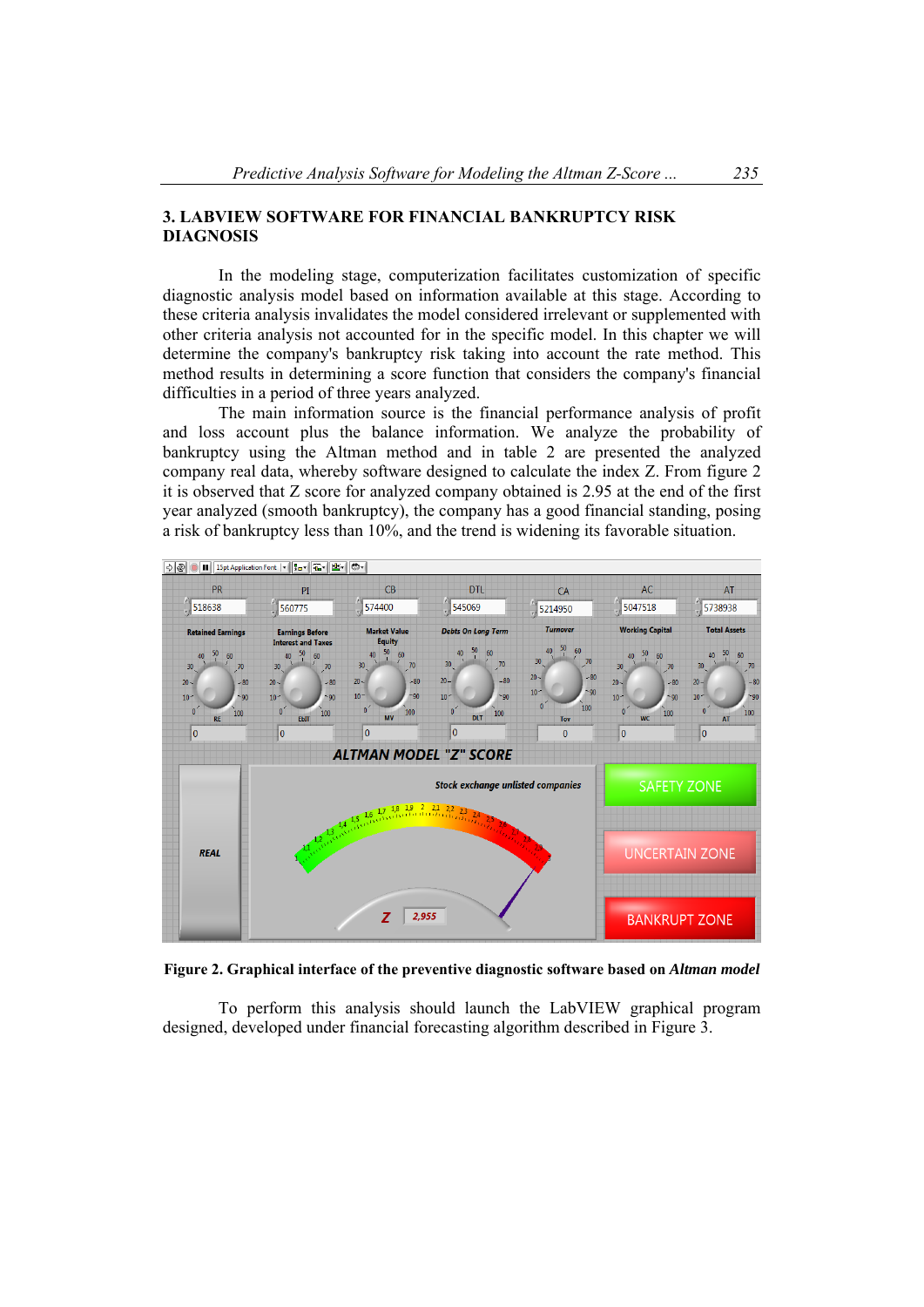

**Figure 3. Graphical interface of the preventive diagnostic software based on Altman model (First year)** 



**Figure 4. Graphical interface of the preventive diagnostic software based on Altman model (First year – Simulated model 1)**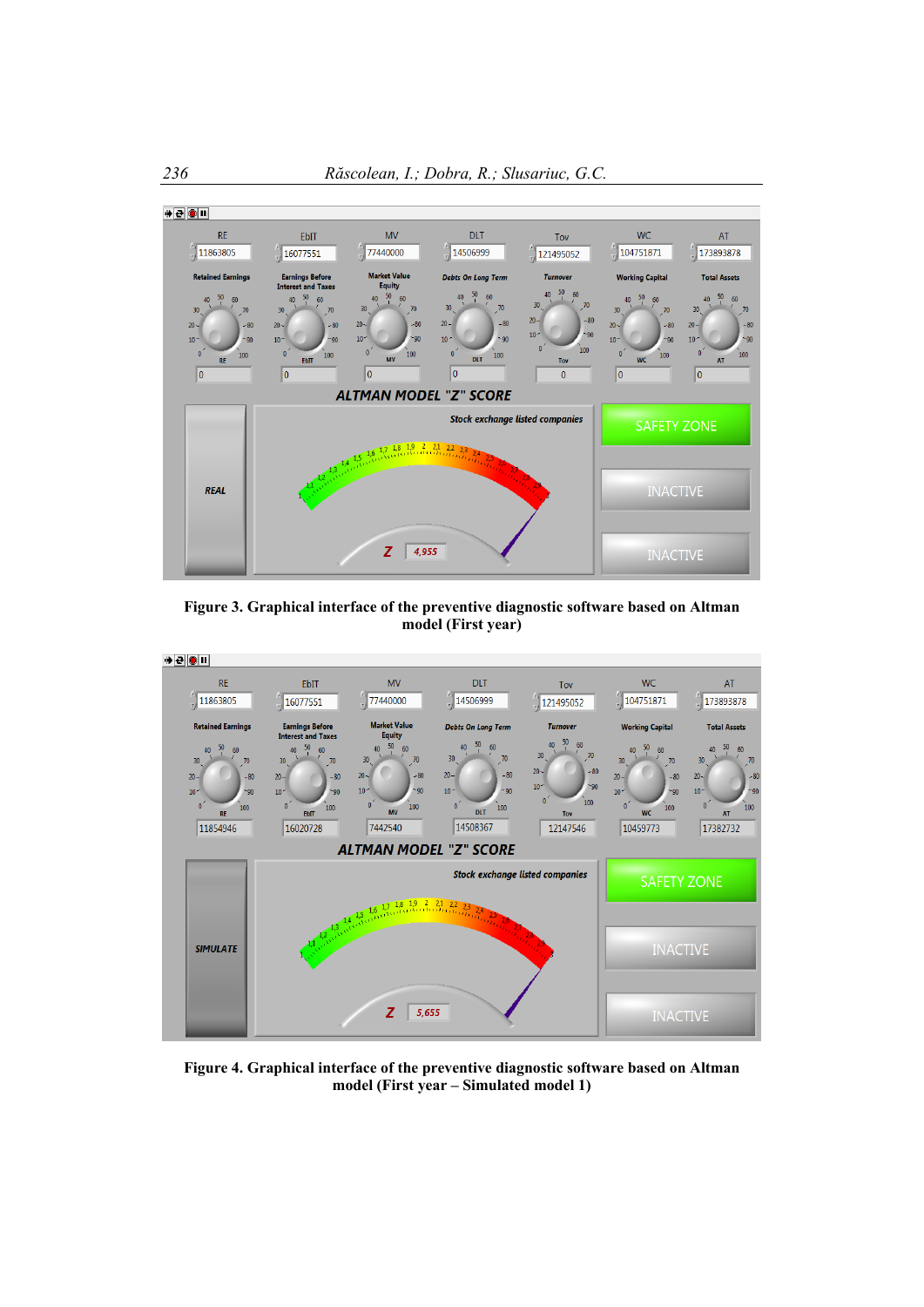We have used actual values taken from the balance sheet of the company, i.e. the Profit and Loss Account shall be entered in the top of the program. At this stage for the program to automatically calculate Z score index must be select the "Real". Interface shown in figure 4-6 is a software simulation designed, by pressing the "Simulate" each of the 9 variables can be varied between a minimum and maximum n imposed.



**Figure 5. Graphical interface of the preventive diagnostic software based on Altman model (First year – Simulated model 2)** 

 For example in the figure below is simulated a situation where personal expenses wave grow to 130 million, in which case the probability of bankruptcy risk is between 10 and 30%.

 The models that are considered in this paper are developed by using specific statistical techniques, namely univariate and multivariate approaches or step-wise multiple discriminate analysis. Step-wise multiple discriminate analyses gives weight to the system of financial ratios used in order to differentiate or discriminate failed enterprises from successful enterprises that are being analyzed. The calculate Z ratio for Altman model is displayed in the center of graphical interfaces using Numeric Indicators. Using the developed graphical program the operator will be able to insert the company variables in the static values. By pressing the "Start" button the program allows modification of these variables between a minimum and a maximum value.

 Financial statements may be issued in various forms (in addition to those covered by the legislation in force) and are usually meant to emphasize only certain aspects of the overall financial situation all these purposes based on certain rates and ratios are calculated as that it is possible to compare the different periods of business activity to highlight its trends over time and that these results, obtained in the form of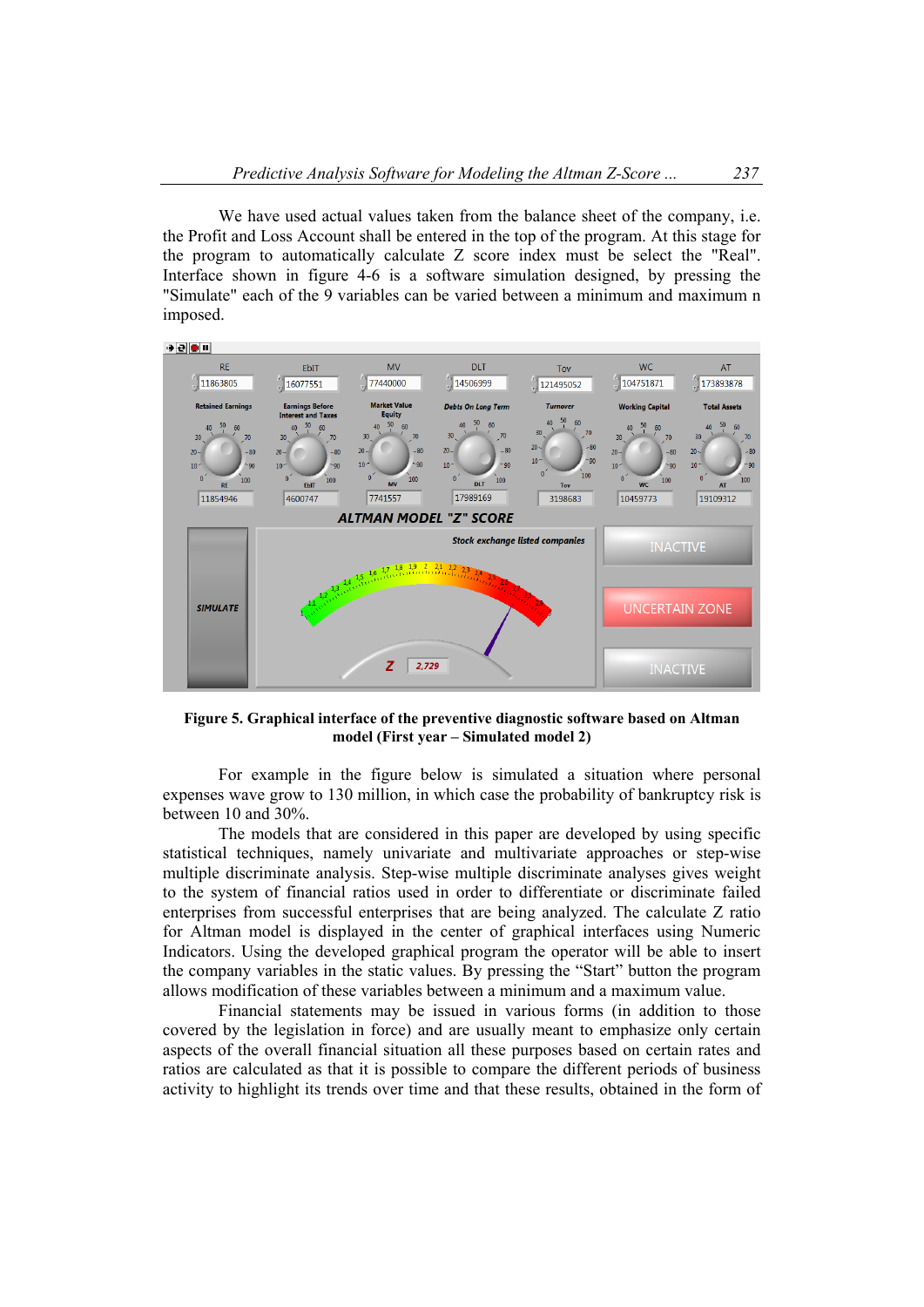rates to be comparable with results of other economic entities competing in order to determine the position or its market value.



**Figure 6. Graphical interface of the preventive diagnostic software based on Altman model(First year – Simulated model 3)** 



**Figure 7. Graphical interface of the preventive diagnostic software based on Altman model (Second year – Real model)**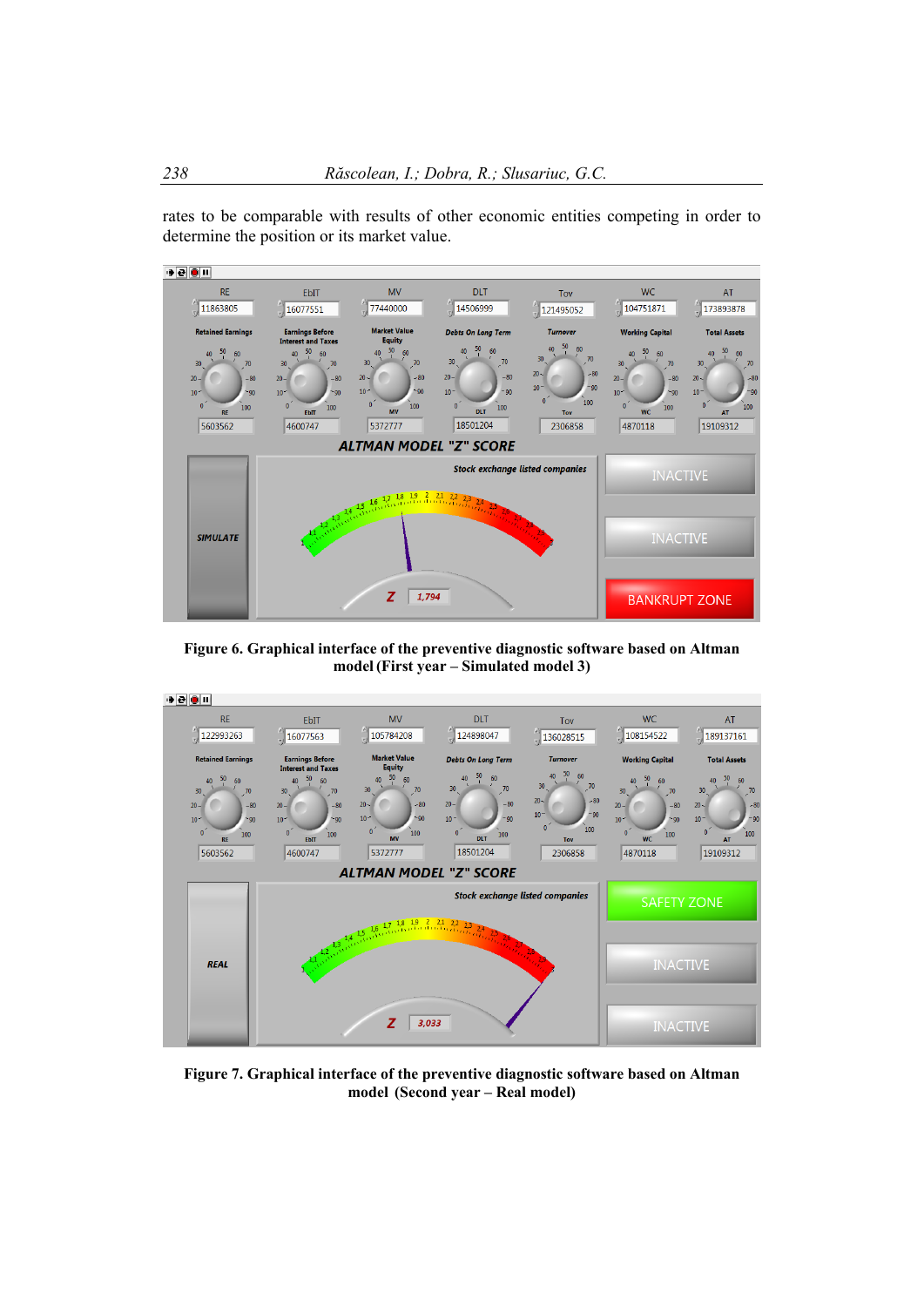Information that we provide financial analysis are very important and suggestive administrators considered economic entities so that they are able to take preventive measures to improve or maximize profitability by reducing business activity that possible unprofitable activities and balance and financial stability. Detailed analysis, financial statements and information upon which they draw their limited access, which is why speculation appear OTC options, are of particular interest for brokers, and investors tend to transform financial potentialities capabilities economic exercise so that funding be mutually beneficial and low risk.

## **4. CONCLUSIONS**

 All analysis models of the bankruptcy risk have at their basis a score function according to which it is determined with approximation whether the company would get bankruptcy or would have performing economic results, in a period immediately following the analysis. The manner used is the statistical technique of analyzing the financial features of normally functioning societies and of the companies with difficulties in economic and financial administration. A company's capacity to adjust the obligations in time is estimated according to specific economic and financial conditions in which they operate. In close correlation with economic risk and financial risk falls to enterprises bankruptcy. Financial risk is a function of debt ratio, financial risk depends on the ratio between fixed costs and variable costs range. Generally speaking knowledge of certain risk rates allows detection of an enterprise failure.

 In the paper was modeled a main method of analysis and prediction of bankruptcy risk in using Z-Score Altman method. For bankruptcy risk identification a project was synthesized in order to carry out real or simulated data company variables. A Z-Score prediction system on Altman model was developed by using LabView graphical program. By developing the principle of virtual programs in economical systems, we are opening new opportunities limited by the imagination of the application architect, in order to realize intelligent instruments capable to simulate and to analyze data concerning the prediction of bankruptcy risk. Based on the reasoning that permanently maintain solvency appears as a major constraint, we can conclude that a correct and complete bankruptcy risk diagnosis flowchart, allows removal of the risk of bankruptcy and implicitly avoiding the enterprise disappearing.

 Current methods presented in the economic literature used in enterprise level risk analysis uses a number of strategies that have been crystallized in several models Diagnostic and bankruptcy risk analysis: static analysis based on patrimonial balance, functional analysis based on functional balance, dynamic analysis, strategic analysis, analysis of scores etc. Since financial results "degrade" very quickly, is increasingly obvious need for more accurate information about the future, the risk of bankruptcy. As a practical response to these requirements, researchers have been concerned with developing a method for predicting the risk of bankruptcy, called scoring method, which is undoubtedly traditional enrichment analysis by installments.